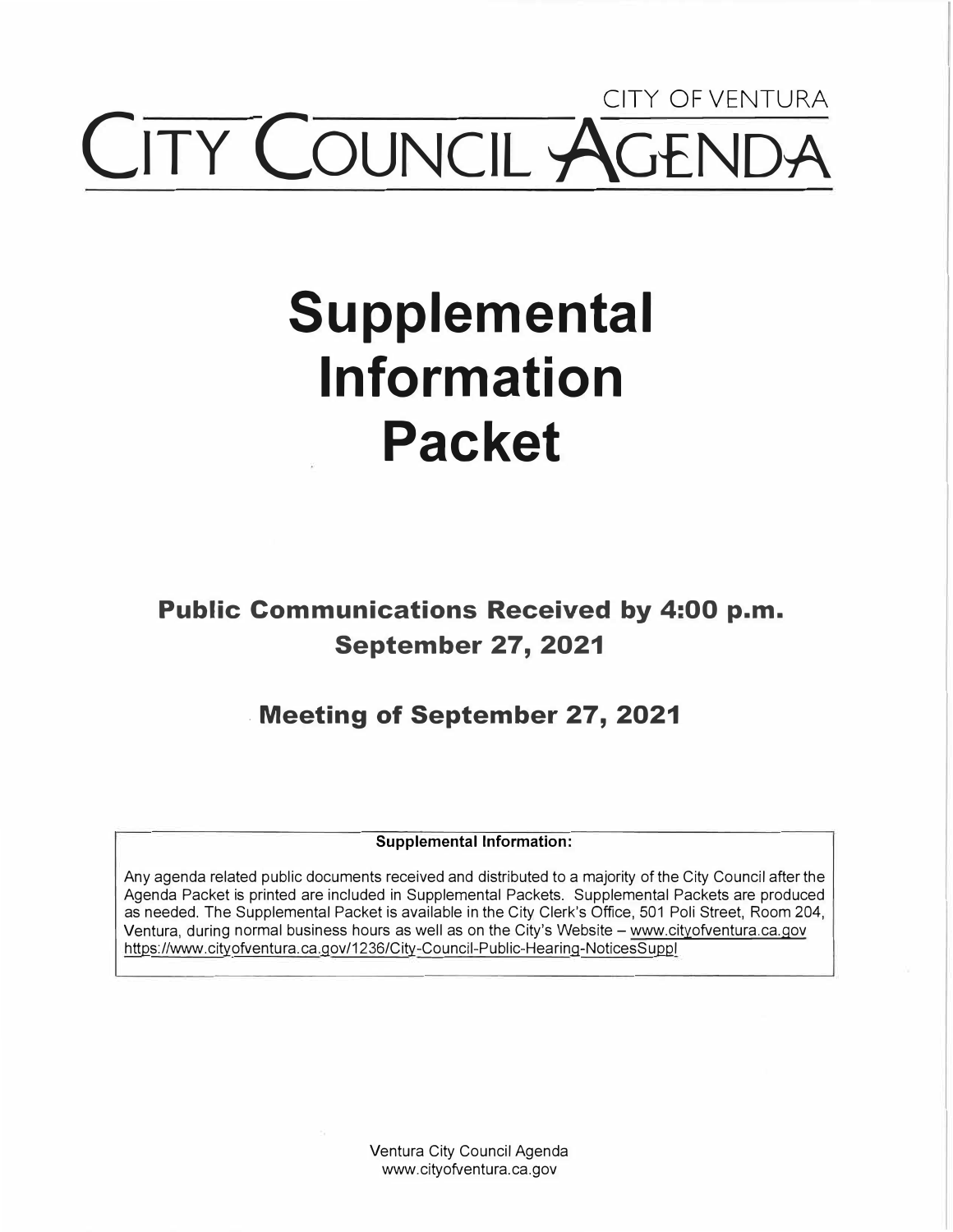## **Antoinette Mann**

| From:    | noreply@cityofventura.ca.gov                     |
|----------|--------------------------------------------------|
| Sent:    | Monday, September 27, 2021 7:45 AM               |
| To:      | City Clerk                                       |
| Subject: | -EXT- Online Form Submittal: Public Comment Form |

## **Public Comment Form**

### Disclosure:

*Providing your name/contact information is optional to participate in a Public Meeting. However by providing, it will allow staff to follow-up with you on your item. All emails submitted to any Legislative Body are Public Records. Copies of forms submitted are posted online, with name and contact information redacted. You may only submit one comment form per agenda item. You may submit more than one form per agenda to address additional topics.* 

#### Submission Deadlines:

*Submit your Comment Form at least 2 hours prior to the scheduled/posted start time of the meeting, as stated on the posted Agenda. If submitting a comment* during a meeting, please submit before the Agenda Item concludes, during a Live *Meeting, to be considered part of the record. Select the Legislative/Hearing Body below to ensure your comment is emailed to the correct body.* 

| Name                               | Donald J. Parrish                                                                                                                                                                                                                                                                                                                                                                                                                                                                                       |
|------------------------------------|---------------------------------------------------------------------------------------------------------------------------------------------------------------------------------------------------------------------------------------------------------------------------------------------------------------------------------------------------------------------------------------------------------------------------------------------------------------------------------------------------------|
| Address                            |                                                                                                                                                                                                                                                                                                                                                                                                                                                                                                         |
| Phone Number                       |                                                                                                                                                                                                                                                                                                                                                                                                                                                                                                         |
| <b>Email Address</b>               |                                                                                                                                                                                                                                                                                                                                                                                                                                                                                                         |
| Select Legislative/Hearing<br>Body | City Council                                                                                                                                                                                                                                                                                                                                                                                                                                                                                            |
| <b>Meeting Date</b>                | 9/27/2021                                                                                                                                                                                                                                                                                                                                                                                                                                                                                               |
| Select a Topic:                    | <b>Public Comments</b>                                                                                                                                                                                                                                                                                                                                                                                                                                                                                  |
| Recommendation                     | Field not completed.                                                                                                                                                                                                                                                                                                                                                                                                                                                                                    |
| <b>Written Comments</b>            | I own three restored Victorian homes. They are Ventura<br>Historical Landmarks at 107, 119 and 143 Figueroa Street.<br>Across the street from my Victorians, on Santa Clara Street,<br>are two bars, The "Blue Agave" and "The Tavern". Every<br>Friday, Saturday and Sunday nights, at 2:00AM the next<br>morning, when the bars close, two food catering trucks arrive<br>and park next to my Victorians and the patrons of these two<br>bars buy food and bring beer onto my parking lot; urinating, |